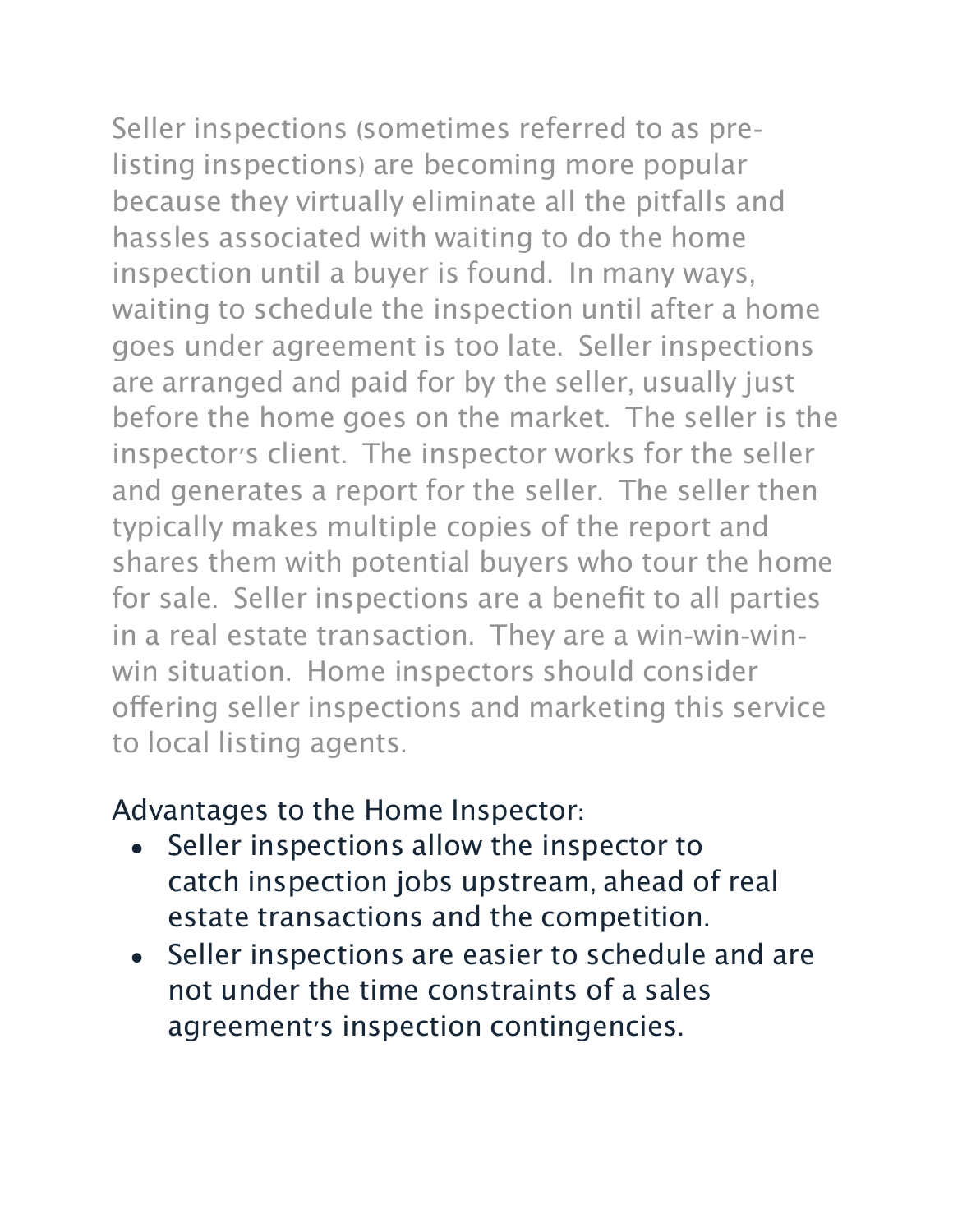- Working for sellers is typically less stressful than working for buyers who are about to make the purchase of their lifetimes.
- Sellers can alert the inspector to problems that should be included in the report, answer questions about their homes, and provide Seller's Disclosure Statements.
- Repairs of problems found during seller inspections often necessitate the need for reinspections by the inspector.
- Seller inspections put a sample copy of the inspector's product -- the report -- in the hands of many potential buyers who will need a local inspector soon.
- Seller inspections put a sample copy of the inspector's product -- the report -- in the hands of many local buyers' agents who tour the home.
- The inspector is credited, in part, with the smoothness of the real estate transaction by the buyer, seller and agents on both sides.
- The liability of the inspector is reduced by putting more time between the date of the inspection and the move-in date of the buyers.
- The liability of the inspector is reduced because the inspector's clients are not buying the properties inspected, but, rather, moving out of them.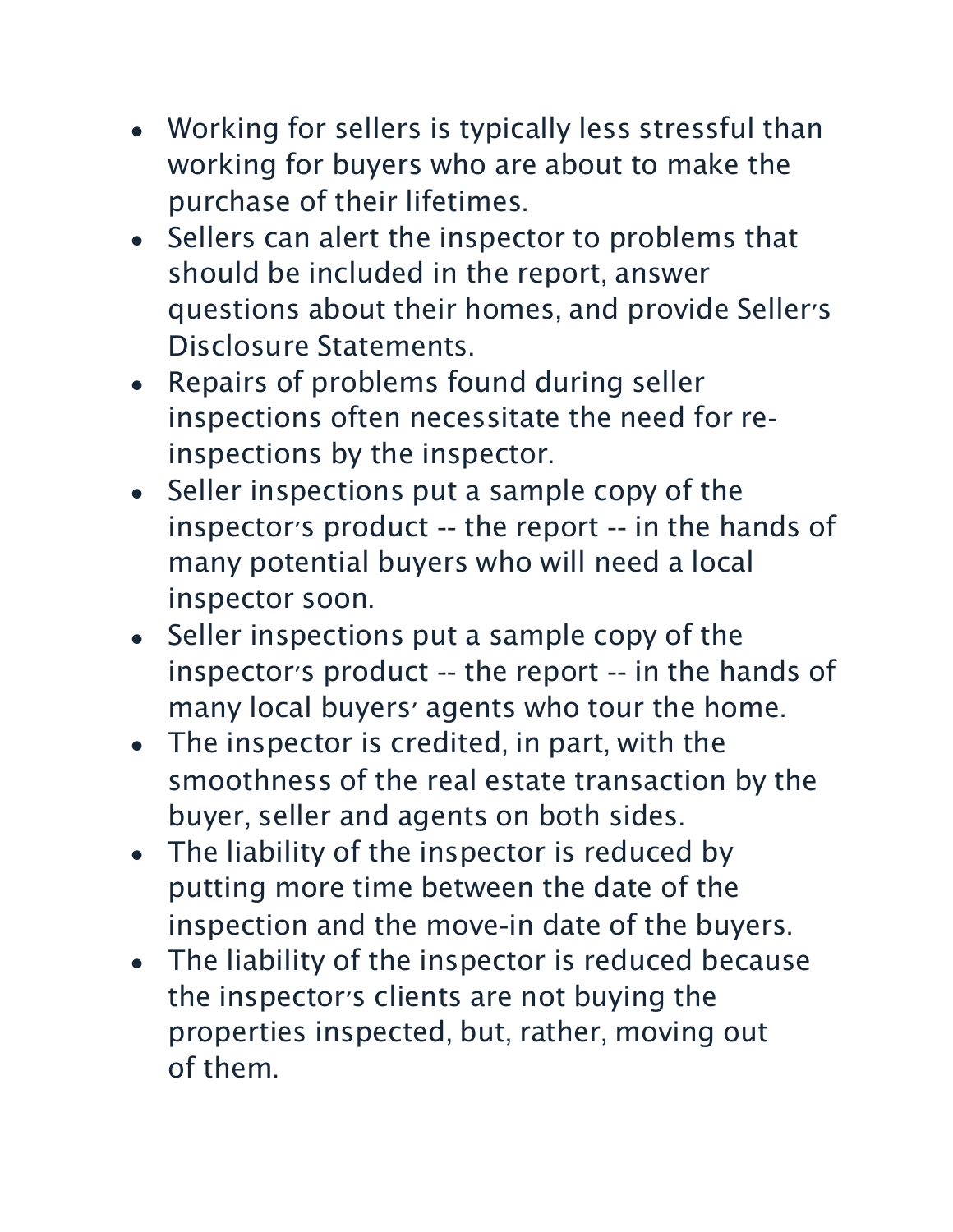- The buyer might insist on hiring the seller's inspector to produce a fresh report, since the seller's inspector is already familiar with the home.
- Seller inspections provide inspectors the opportunity to show off their services to listing agents.
- Seller inspections provide examples of the inspector's work to the listing agent of each home, which might encourage those agents to have other listings pre-inspected by the inspector.
- Most sellers are local buyers, so many sellers hire the inspector again to inspect the homes they are moving into.

Advantages to the Seller:

- The seller can choose a certified InterNACHI inspector rather than be at the mercy of the buyer's choice of inspector.
- The seller can schedule the inspections at the seller's convenience.
- It might alert the seller to any items of immediate concern, such as radon gas or active termite infestation.
- The seller can assist the inspector during the inspection, something normally not done during a buyer's inspection.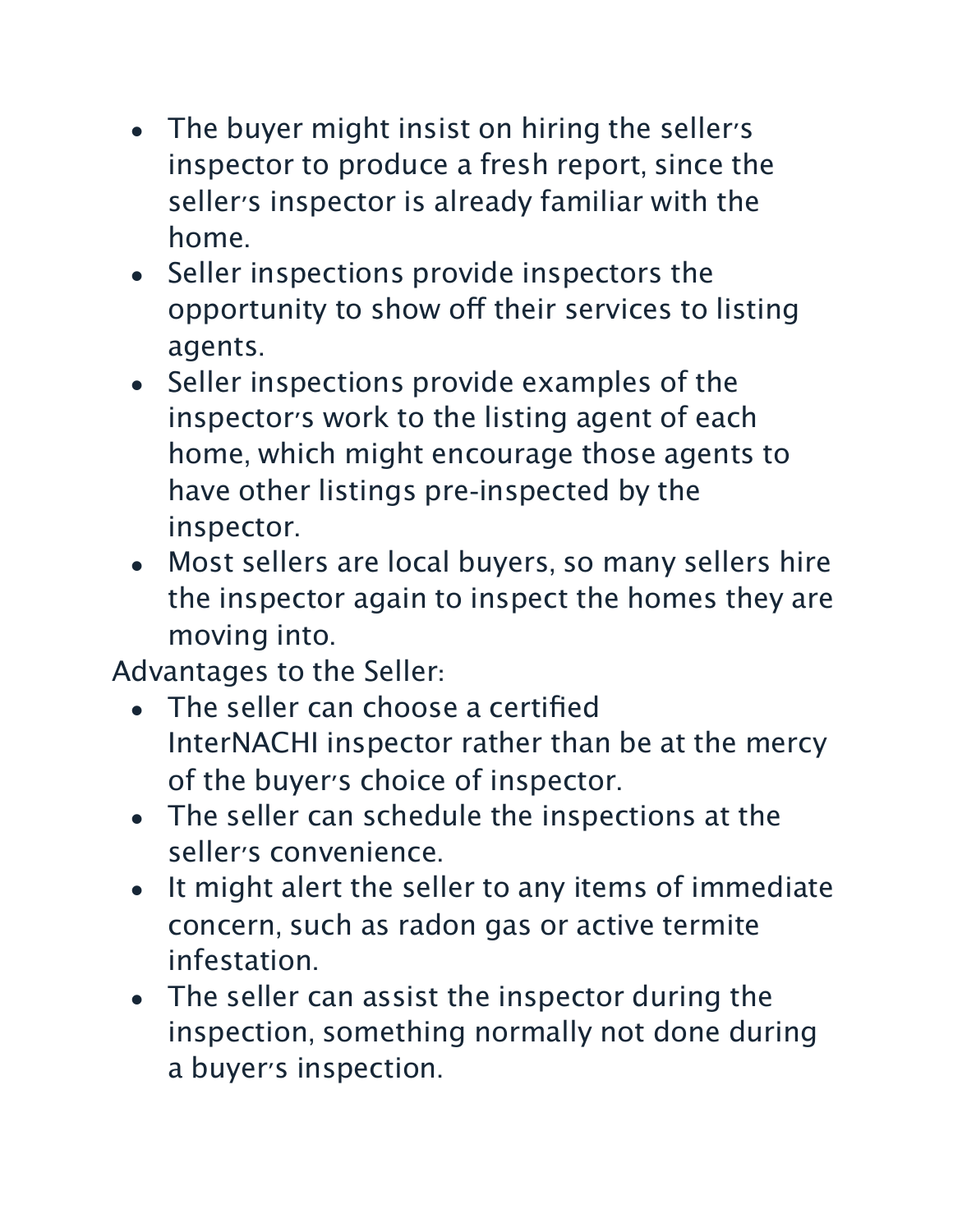- The seller can have the inspector correct any misstatements in the inspection report before it is generated.
- The report can help the seller realistically price the home if problems exist.
- The report can help the seller substantiate a higher asking price if problems don't exist or have been corrected.
- A seller inspection reveals problems ahead of time, which:
	- might make the home show better.
	- gives the seller time to make repairs and shop for competitive contractors.
	- permits the seller to attach repair estimates or paid invoices to the inspection report.
	- removes over-inflated buyerprocured estimates from the negotiation table.
- The report might alert the seller to any immediate safety issues found, before agents and visitors tour the home.
- The report provides a third-party, unbiased opinion to offer to potential buyers.
- A seller inspection permits a clean home inspection report to be used as a marketing tool.
- A seller inspection is the ultimate gesture in forthrightness on the part of the seller.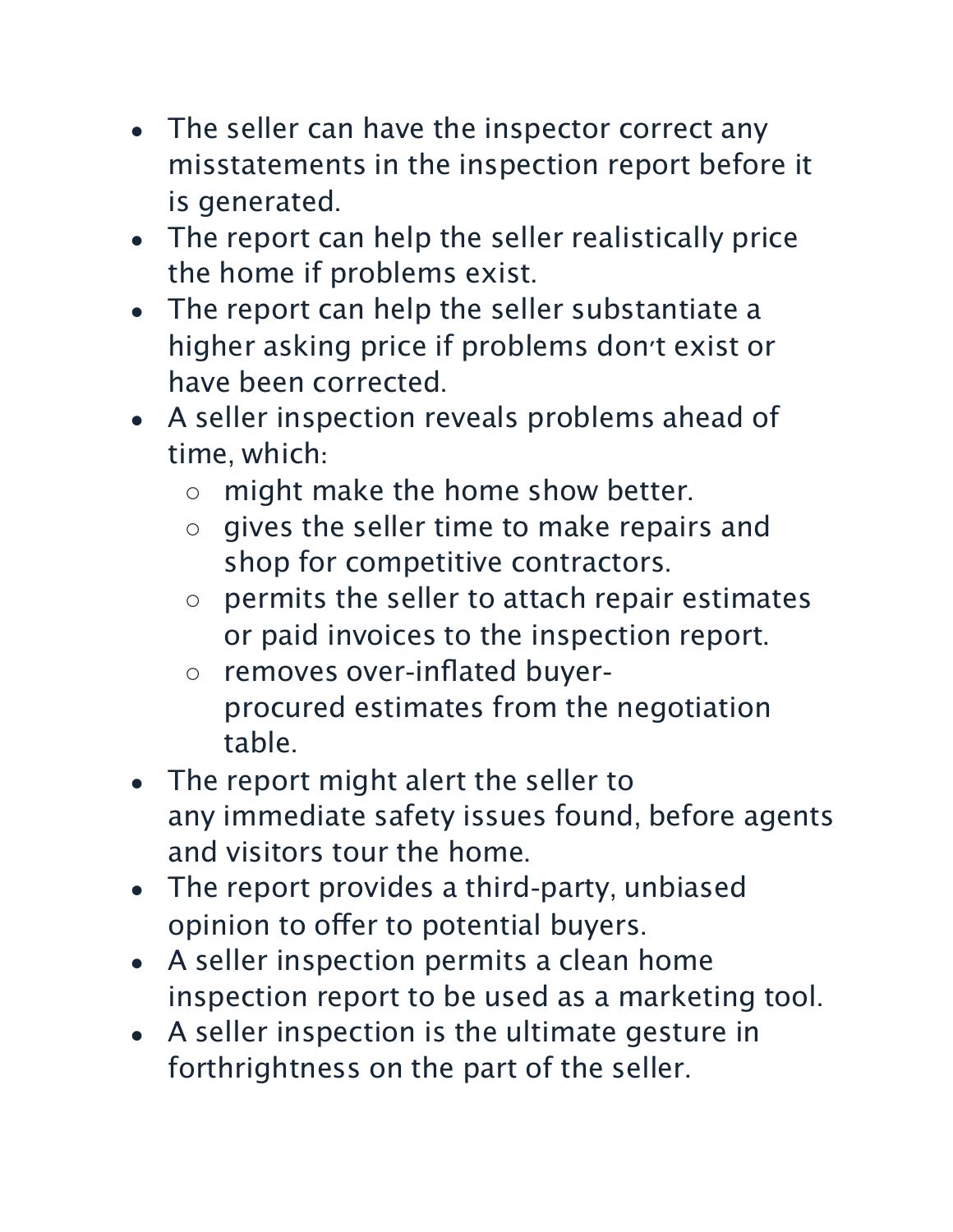- The report might relieve a prospective buyer's unfounded suspicions, before they walk away.
- A seller inspection lightens negotiations and 11th-hour re-negotiations.
- The report might encourage the buyer to waive the inspection contingency.
- The deal is less likely to fall apart, the way they often do, when a buyer's inspection unexpectedly reveals a last-minute problem.
- The report provides full-disclosure protection from future legal claims.

Advantages to the Real Estate Agent:

- Agents can recommend certified InterNACHI inspectors, as opposed to being at the mercy of buyer's choices in inspectors.
- Sellers can schedule the inspections at seller's convenience, with little effort on the part of agents.
- Sellers can assist inspectors during the inspections, something normally not done during buyers' inspections.
- Sellers can have inspectors correct any misstatements in the reports before they are generated.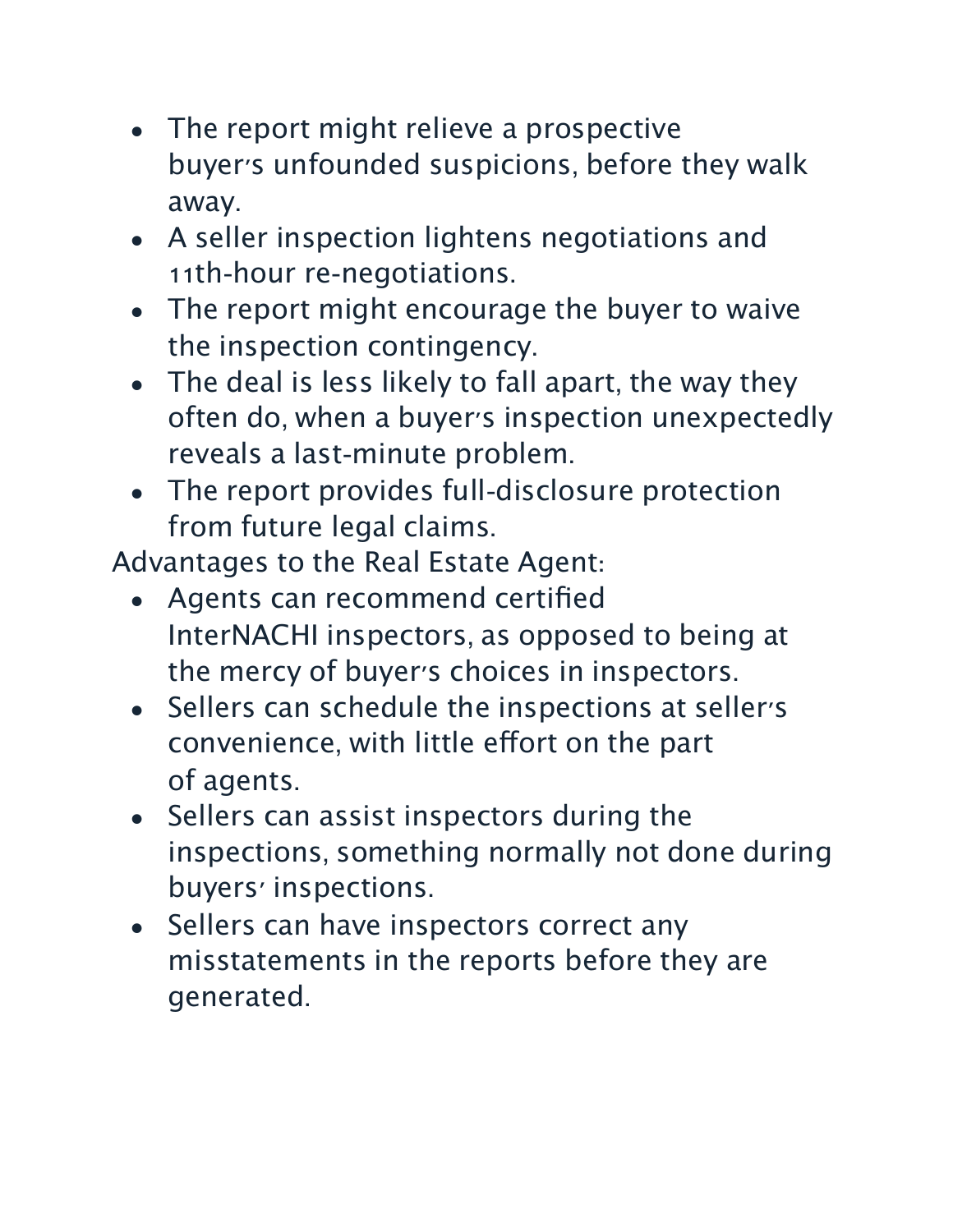- The reports help sellers see their homes through the eyes of a critical third-party, thus making sellers more realistic about asking price.
- Agents are alerted to any immediate safety issues found, before other agents and potential buyers tour the home.
- Repairs made ahead of time might make homes show better.
- Reports hosted online entice potential buyers to tour the homes.
- The reports provide third-party, unbiased opinions to offer to potential buyers.
- Clean reports can be used as marketing tools to help sell the homes.
- The reports might relieve prospective buyers' unfounded suspicions, before they walk away.
- Seller inspections eliminate "buyer's remorse" that sometimes occurs just after an inspection.
- Seller inspections reduce the need for negotiations and 11th-hour re-negotiations.
- Seller inspections relieve the agent of having to hurriedly procure repair estimates or schedule repairs.
- The reports might encourage buyers to waive their inspection contingencies.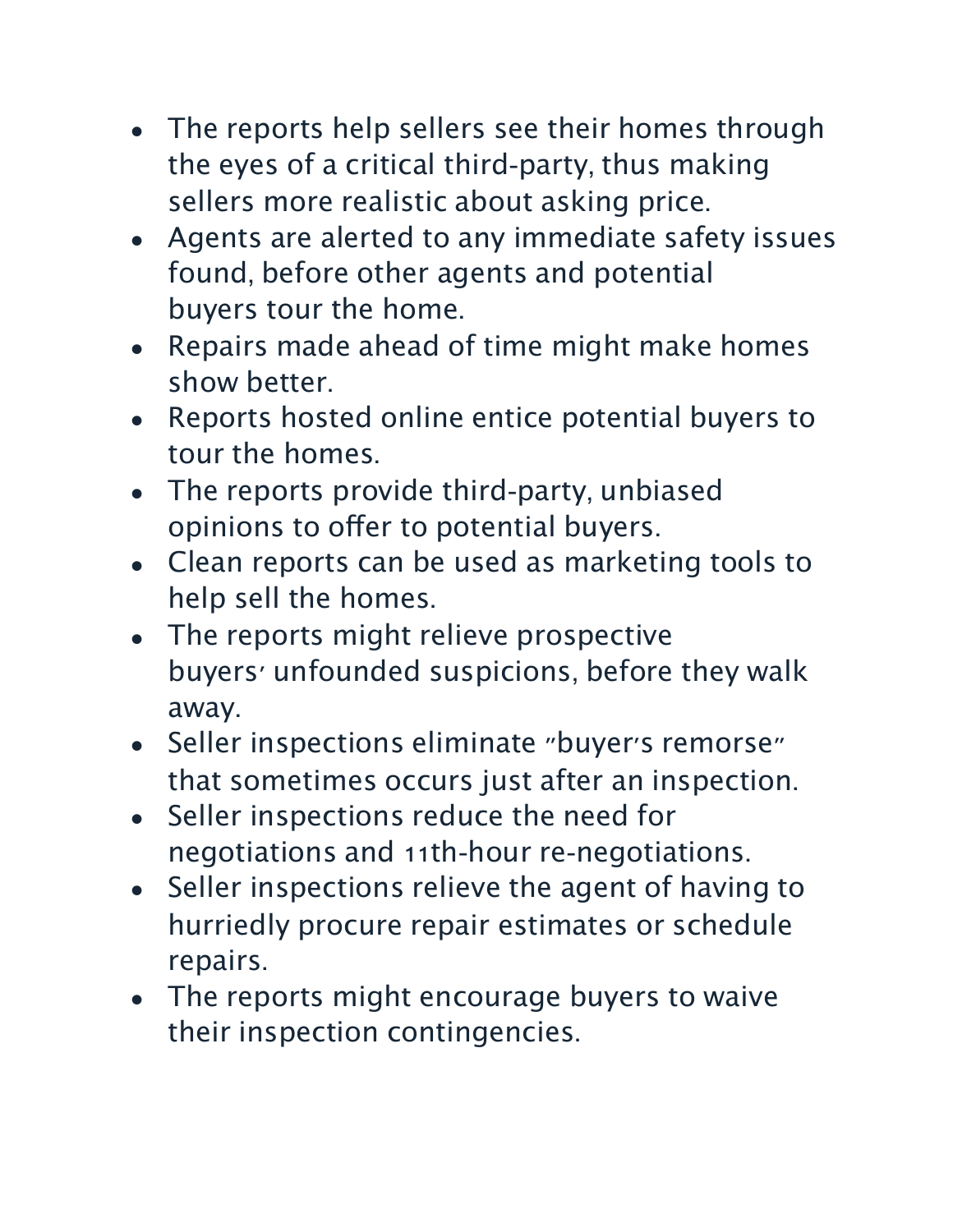- Deals are less likely to fall apart, the way they often do, when buyer's inspections unexpectedly reveal last-minute problems.
- Reports provide full-disclosure protection from future legal claims.

Advantages to the Home Buyer:

- The inspection is done already.
- The inspection is paid for by the seller.
- The report provides a more accurate third-party view of the condition of the home prior to making an offer.
- A seller inspection eliminates surprise defects.
- Problems are corrected, or at least acknowledged, prior to making an offer on the home.
- A seller inspection reduces the need for negotiations and 11th-hour re-negotiations.
- The report might assist in acquiring financing.
- A seller inspection allows the buyer to sweeten the offer without increasing the offering price by waiving inspections.

Suggested Language for:

- inspectors to add to their seller inspection reports;
- sellers to use to encourage buyers to perform their own fresh inspections; and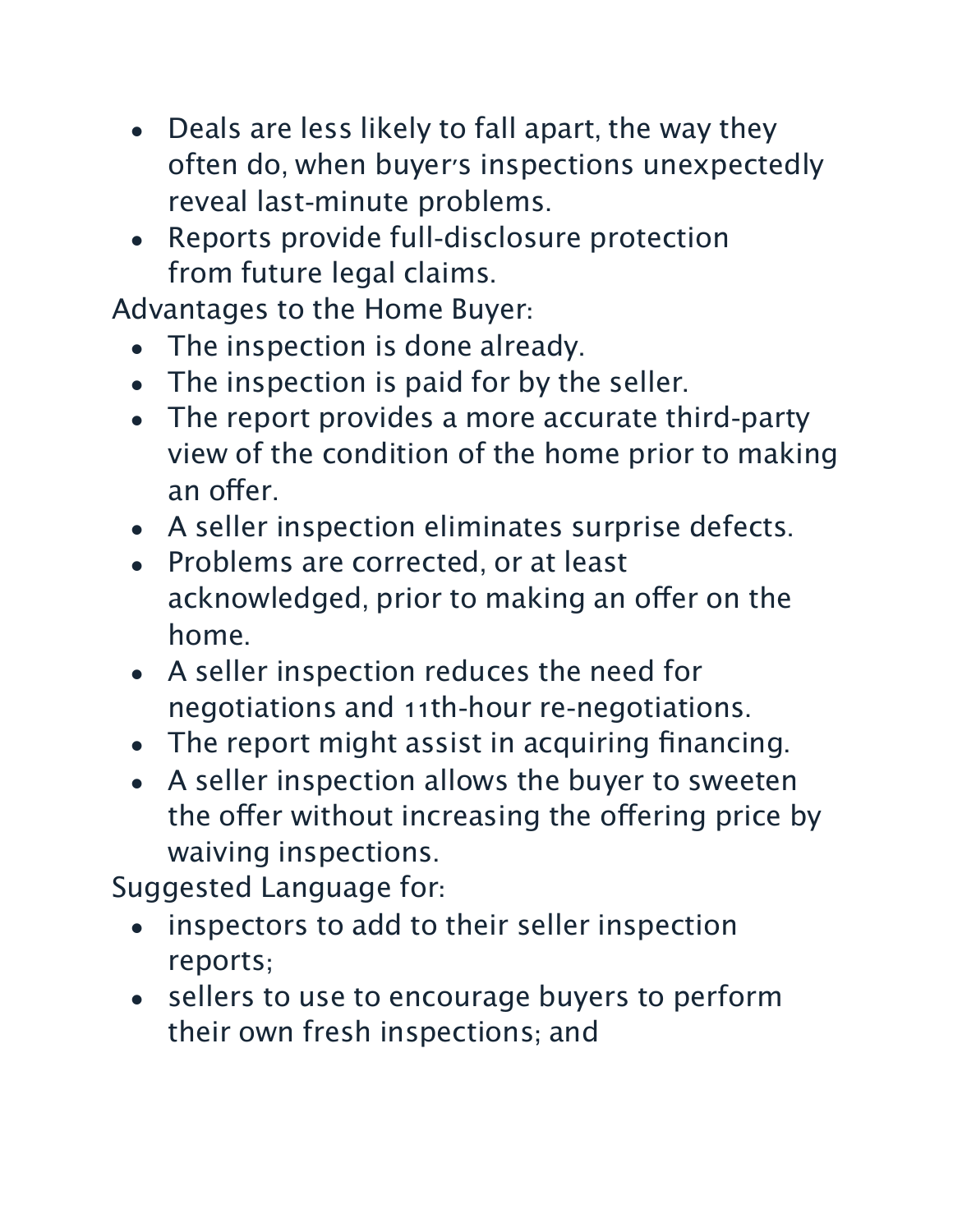• agents to use to encourage buyers to perform their own fresh inspections:

"Note: Just as no two home inspectors and no two reporting systems are alike, no two inspection reports, even if performed on the same property at the same time, are alike. This seller or pre-listing inspection report was performed for my client, the home seller, with the cooperation and assistance of my client, the home seller. It assumes full disclosure on the part of my client, the home seller. My client may choose to share my report with others, but it was performed solely for my client. Although ABC Inspections performs all inspections and writes all reports objectively, without regard to the client's personal interests, performance of additional, fresh inspections (which, of course, could reveal and report matters diferently) should be considered."

Common Myths About Seller Inspections:

Q. Don't seller inspections kill deals by forcing sellers to disclose defects they otherwise wouldn't have known about?

A. Any defect that is material enough to kill a real estate transaction is likely going to be uncovered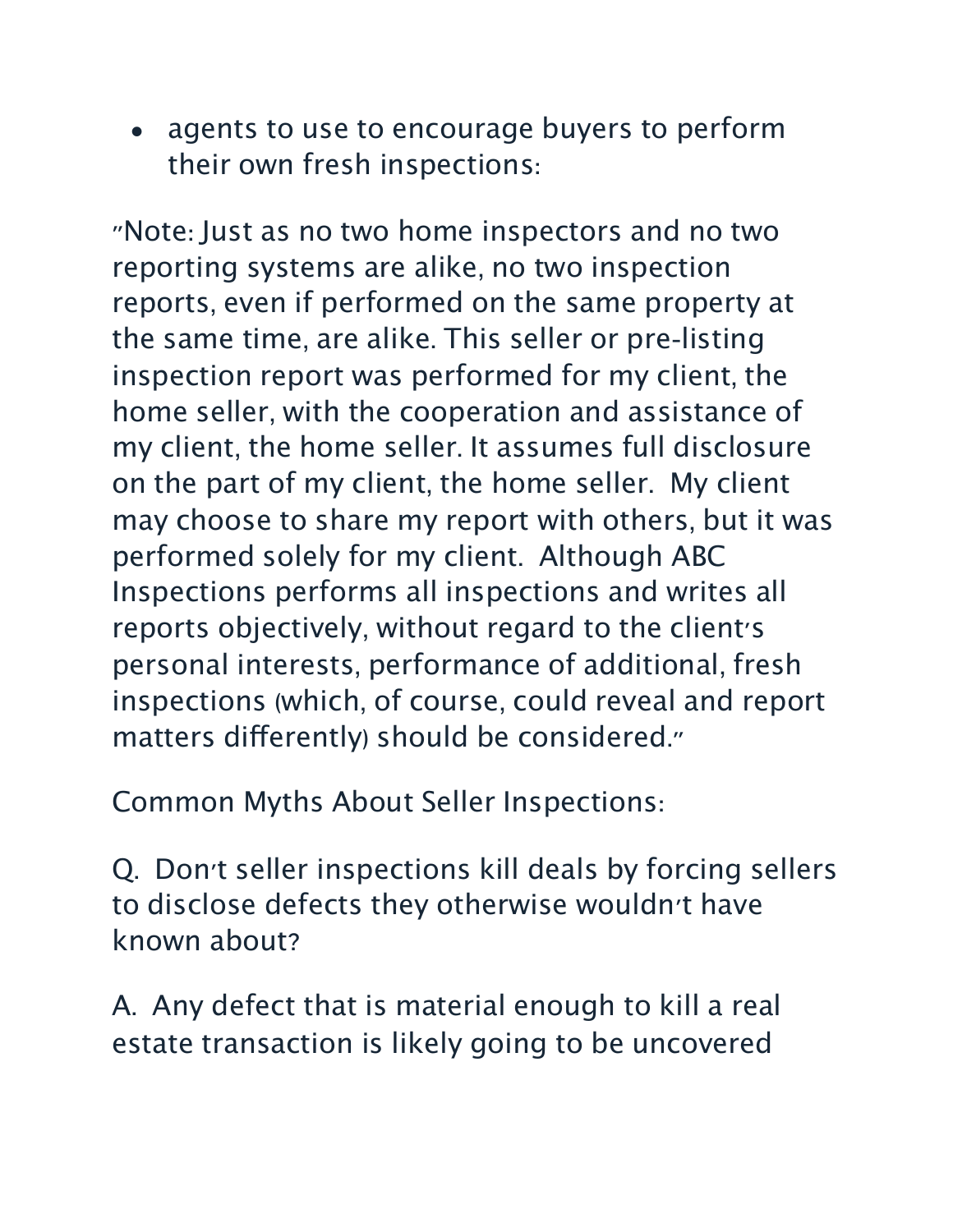eventually anyway. It is best to discover the problem ahead of time, before it can kill the deal.

Q. Isn't a home inspector's liability increased by having his/her report seen by potential buyers?

A. No. There is no liability in having your seller permit someone who doesn't buy the property see your report. And there is less liability in having a buyer rely on your old report when the buyer is not your client (and has been warned not to rely on your report) than it is to work directly for the buyer and have him be entitled to rely on your report.

Q. Don't seller inspections take too much energy to sell to make them profitable for the inspector?

A. Perhaps, but not when the inspector takes into account the marketing benefit of having a samples of his/her product (the report) passed out to agents and potential buyers who are looking to buy now in the inspector's own local market, not to mention the seller who is likely moving locally and is in need of an inspector, plus the additional chance of re-inspection work that is generated for the inspector.